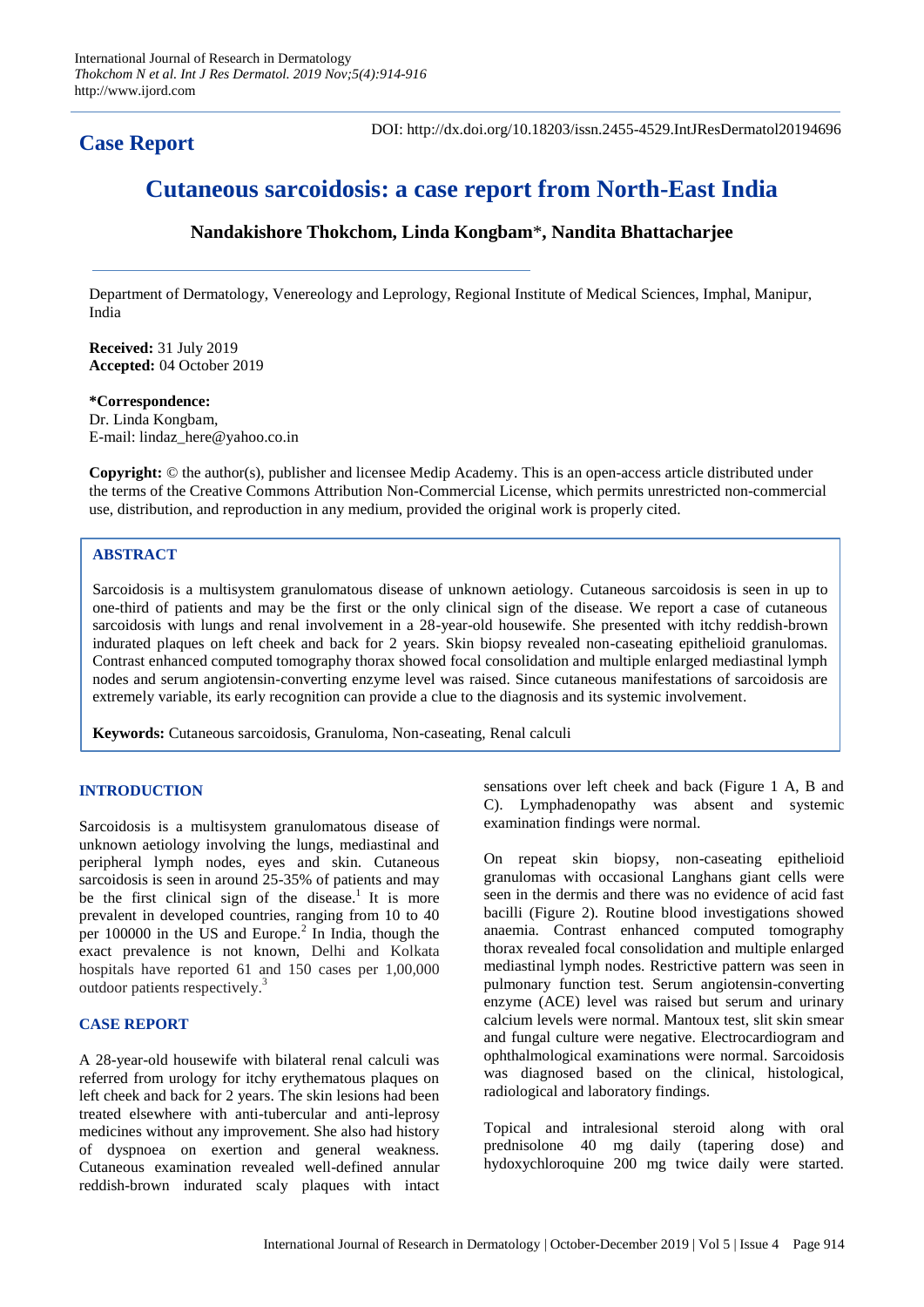Good clinical response was noticed at regular follow ups (Figure 3 and 4).



**Figure 1: (A): Well-defined annular reddish-brown indurated scaly plaques on left cheek, (B): upper back and (C): lower back.**



**Figure 2: Non-caseating epithelioid granulomas with occasional Langhans giant cells in the dermis (H and E, 40X).**



**Figure 3: (A) Lesion on left cheek before treatment and (B) after 1 month of treatment.**





**Figure 4: (A) Lesion on upper back before treatment and (B) after 1 month of treatment.**